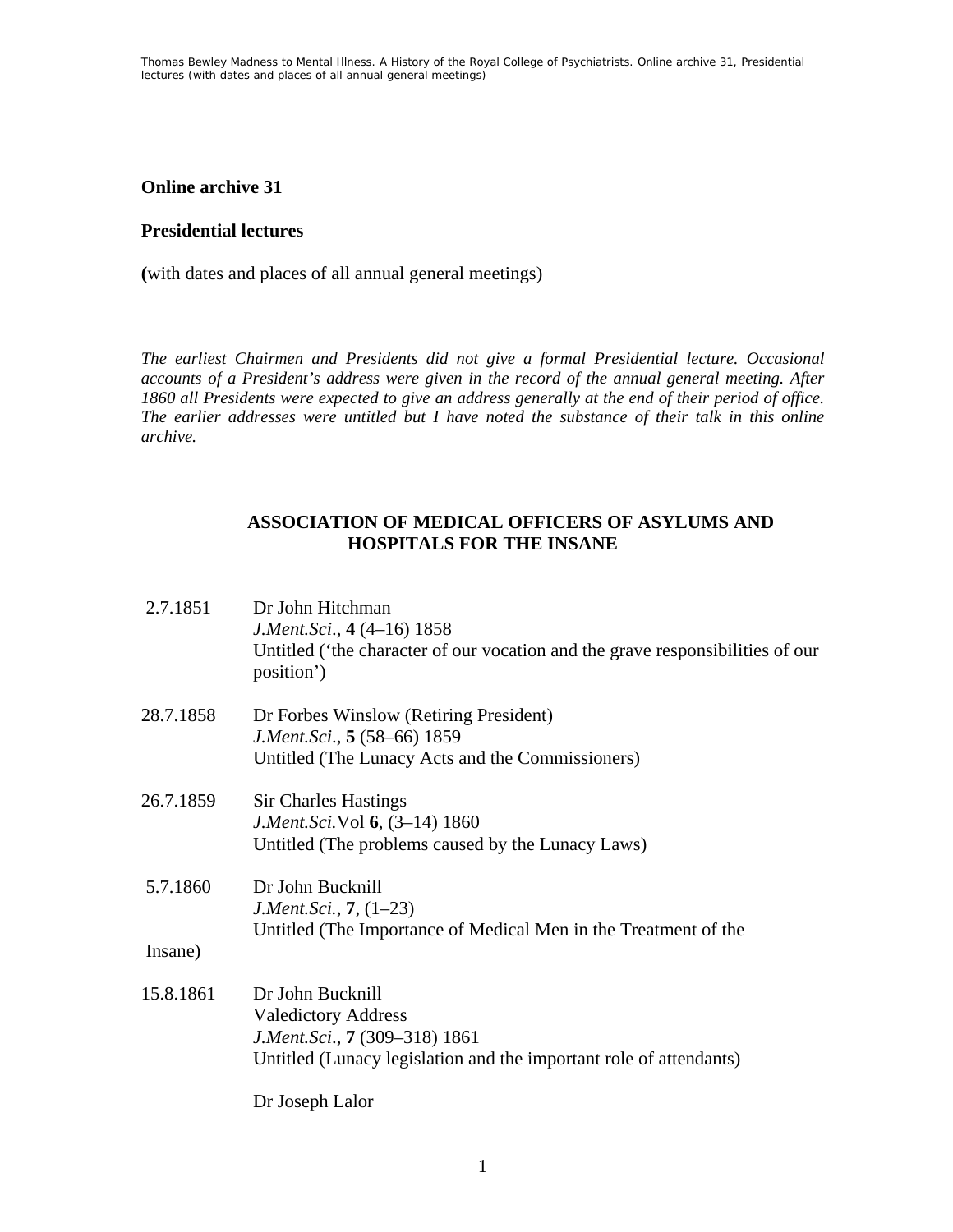*J.Ment.Sci*., **7** (318–326) 1861 Untitled (Medical Superintendents and Irish problems)

- 3.7.1862 Dr John Kirkman *J.Ment.Sci*., **8** (311–321) 1863 Untitled (Psychological Science, Law and Ethics)
- 9.7.1863 Dr David Skae 'A Rational and Practical Classification of Insanity' *J.Ment.Sci*., **9** 309–319 (1863)
- 14.7.1864 Dr Henry Monro *J.Ment.Sci*., **10** (448–449) 1865 Untitled (Why Mental Physicians are an ill-used body)
- 13.7.1865 Dr William Wood *J.Ment.Sci.*, **11** (384–389) 1866 Untitled (The Qualities of Mental Physicians and the Superannuation Clause)

### **MEDICO-PSYCHOLOGICAL ASSOCIATION**

- 31.7.1866 Dr W.A.F. Browne On Medico-Psychology *J.Ment.Sci*., **12** (309–327) 1866
- 31.7.1867 Dr C.Lockhart Robertson The Care and Treatment of the Insane Poor *J. Ment. Sci*., **13** (289–306) 1867
- 13.7.1868 Dr W.H.O. Sankey The Medico-Psychological Association *J.Ment.Sci*., **14** (297–304) 1868
- 2.8.1869 Dr T. Laycock The Objects and Organisation of the Medico-Psychological Association *J.Ment.Sci*., **15** (327–343) 1869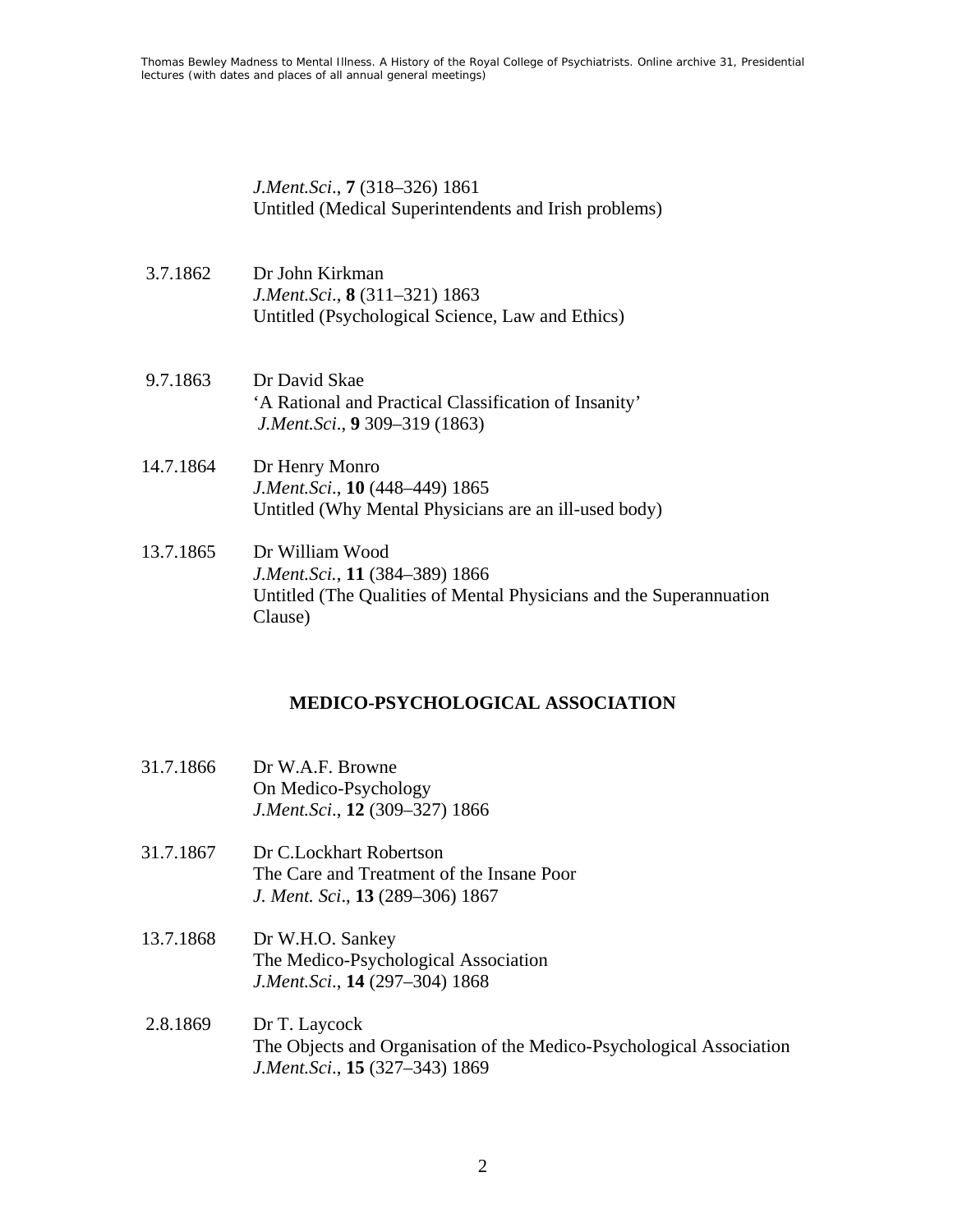Thomas Bewley *Madness to Mental Illness. A History of the Royal College of Psychiatrists*. Online archive 31, *Presidential lectures (with dates and places of all annual general meetings)*

- 2.8.1870 Dr Robert Boyd The Care and Treatment of the Insane Poor *J.Ment.Sci.*, **16** (315–320) 1870
- 3.8.1871 Dr Henry Maudsley Insanity and its Treatments *J.Ment.Sci*., **17** (311–334) 1871
- 31.7.1872 Sir James Coxe On the Causes of Insanity, and the Means of Checking its Growth *J. Ment. Sci*., **18** (311–333) 1872
- 6.8.1873 Dr T.Harrington Tuke The Medico-Psychological Association *J.Ment.Sci*., **19** (327–340) 1873
- 6.8.1874 Dr Thomas Lawes Rogers *J. Ment. Sci*., **21** (327–351) 1874 Untitled (Restraint and Seclusion)
- 11.8.1875 Dr James F. Duncan *J. Ment. Sci*.,**21 (**313–338) 1875 Untitled (Irish Medical Psychology)
- 28.7.1876 Dr William H. Parsey *J. Ment. Sci*., **22** (343–361) 1876 Untitled (Present Day Conduct of Asylums)
- 2.8.1877 Dr G.Fielding Blandford *J.Ment. Sci.*, **23** (309–324) 1877 Untitled (Lunacy Legislation)
- 26.7.1878 DrJ. Chrichton Browne *J. Ment. Sci.*, **24** (346–373) 1878 Untitled (The need for greater research into mental diseases)
- 30.7.1879 Dr J.A. Lush *J. Ment. Sci*., **25** (309–314) 1879 Untitled (Increasing number of Lunatics in Detention)
- 30.7.1880 Dr G.W. Mould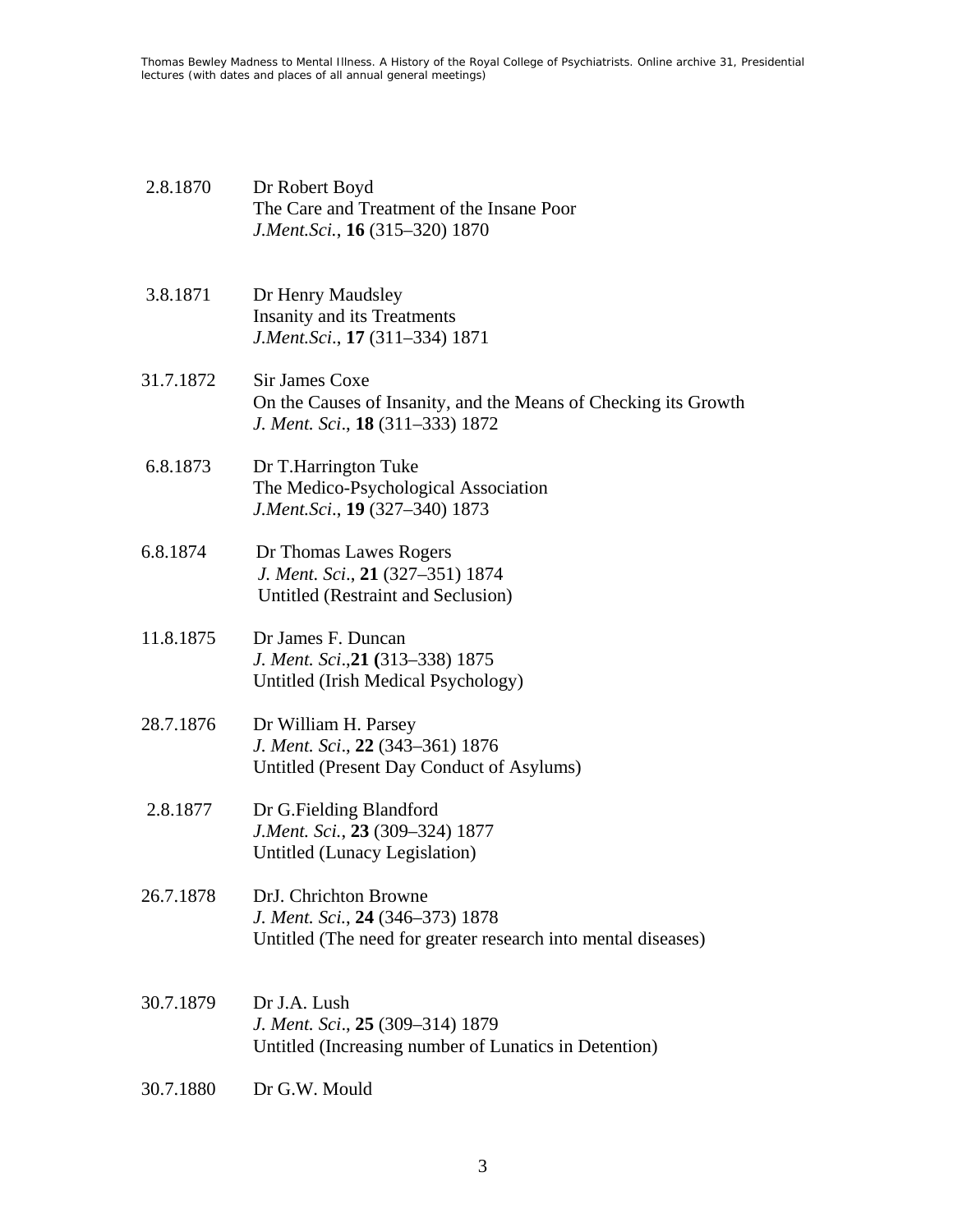| J. Ment. Sci., 26 (327–342) 1880   |
|------------------------------------|
| Untitled (Insane Private Patients) |

- 2.8.1881 Dr D. Hack Tuke '1841–1881'. *J. Ment. Sci*., **27** (305–342) 1881
- 2.8.1882 Dr W.T. Gairdner *J. Ment. Sci*., **27** (305–342) 1882 Untitled (The principles of treatment are the same for bodily and mental illnesses)
- 27.7.1883 Dr W. Orange *J. Ment. Sci.*, **29 (**329–354) 1883 Untitled (The criminal law in relation to madness)
- 23.7.1884 Dr H. Rayner *J. Ment. Sci.*, **30** (337–353) 1884 Untitled (Future developments in the care of the insane and imbecile)
- 4.8.1885 Dr J.A. Eames *J. Ment. Sci*., **31** (315–327) 1885 Untitled (The increase in asylum cases and the need for medical students to have some experience of lunacy)
- 9.8.1886 Dr George H. Savage *J. Ment. Sci.*, **32** (313–331) 1886 Untitled (The pathology of insanity)
- 27.7.1887 Dr Frederick Needham *J. Ment. Sci*., **34** (343–363) 1887 Untitled (The new Lunacy Bill)
- 6.8.1888 Dr T.S. Clouston *J. Ment. Sci*., **34** (325–348) 1888 Untitled (The causes of dementia)
- 25.7.1889 Dr H. Hayes Newington *J. Ment. Sci.*, **35** (293–315) 1889 Untitled (Hospital treatment for recent and curable cases of insanity)
- 24.7.1890 Dr D. Yellowlees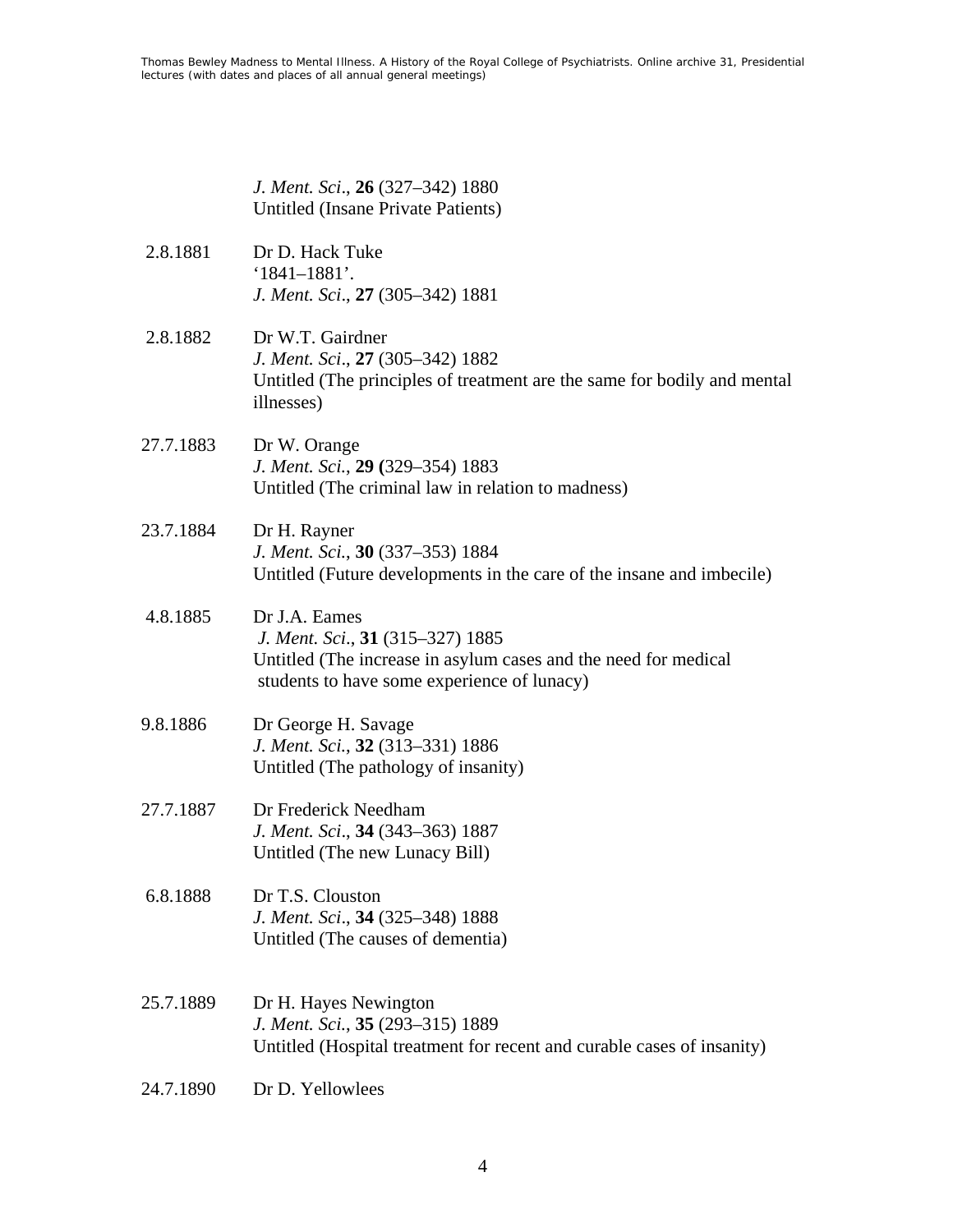*J. Ment. Sci*., **36** (473–489) 1890 Untitled (Proposals for general hospital treatment of insanity)

- 23.7.1891 Dr Edmund Banks Whitcombe *J. Ment. Sci*., **37** (501–514) 1891 Untitled (The need for better education in psychological subjects)
- 21.7.1892 Dr Robert Baker The Retreat Centenary *J. Ment. Sci*., **38** (487–493) 1892

# 28.7.1893 Dr J. Murray Lindsay *J. Ment. Sci.*, **39** (473–491) 1893 Untitled (Administrative concern in the care of lunatics)

- 12.6.1894 Dr Conolly Norman *J. Ment. Sci*., **41** (567–591) 1895 Untitled (Mental hospitals and insane colonies)
- 25.7.1895 Dr David Nicolson *J. Ment. Sci*., **40** (567–587) 1894 Untitled (Crime, Criminals and Criminal Lunatics)
- 23.7.1896 Dr W.Julius Mickle 'Mental Besetments or obsessions' *J. Ment. Sci*., **42** (691–744) 1896
- 29.7.97 Dr T.W. McDowall 'The Insane in India and their Treatment' *J.Ment.Sci*., **43** (683–703) 1897
- 21.7.98 Dr A.R. Urquhart *J.Ment.Sci*., **44** (673–693) 1898 Untitled (A review of admissions to Murrays Asylum)
- 27.7.99 Dr James Beveridge Spence *J.Ment.Sci.*, **45** (635–657) 1899 Untitled (Consumption in Asylums and Nurse Training)
- 26.7.1900 Dr Fletcher Beach *J. Ment.Sci*., **46** (623–653) 1900 Untitled (Progress in treatment of Mental Defectives)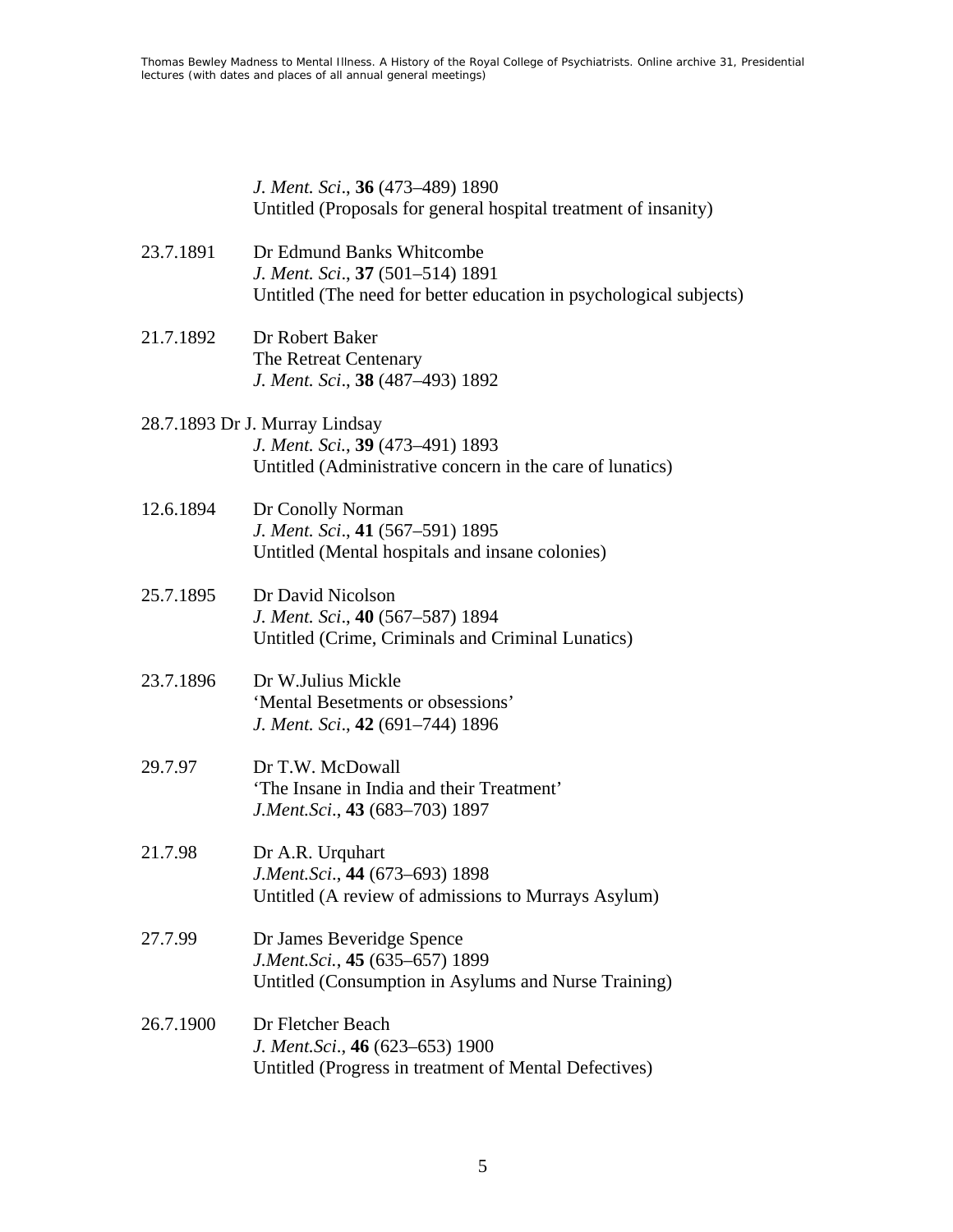| 25.7.1901 | Dr Oscar Woods<br>J.Ment.Sci., 47 (645–658) 1901<br>Untitled (Care of the Insane in Ireland)                   |
|-----------|----------------------------------------------------------------------------------------------------------------|
| 24.7.1902 | Dr J. Wigglesworth<br>J.Ment.Sci., 48 (611–645) 1902<br>Untitled (Heredity and Mental Illness)                 |
| 16.7.1903 | Dr Ernest W. White<br>J.Ment.Sci., 49 (587–605) 1903<br>Untitled (A review of the previous year's legislation) |
| 20.7.1904 | Dr R. Percy Smith<br>'On Paranoia'<br>J.Ment.Sci., 50 (607–633) 1904                                           |
| 20.7.1905 | Dr T. Outterson Wood<br>J.Ment.Sci., 51 (643–658) 1905<br>Untitled (The Association Activities in 1905)        |
| 26.7.1906 | Dr Robert Jones<br>'The Evolution of Insanity'<br>J.Ment.Sci., 52 (629-661)1906                                |
| 25.7.1907 | Dr P.W. MacDonald<br>J.Ment.Sci., 53 (677–704) 1907<br>Untitled (Insanity in Dorset over fifty years)          |
| 23.7.1908 | Dr C. Mercier<br>'The Physical Basis of Mind'<br>J.Ment.Sci., 54 (619–638) 1908                                |
| 22.7.1909 | Dr W. Bevan-Lewis<br>'The Biological Factor in Heredity'<br>J.Ment.Sci., 55 (591–630) 1909                     |
| 21.7.1910 | Dr J. Macpherson<br>'Conceptions of Insanity and their Practical Results'<br>J.Ment.Sci., 56 (589–612) 1910    |

13.7.1911 Dr W.R. Dawson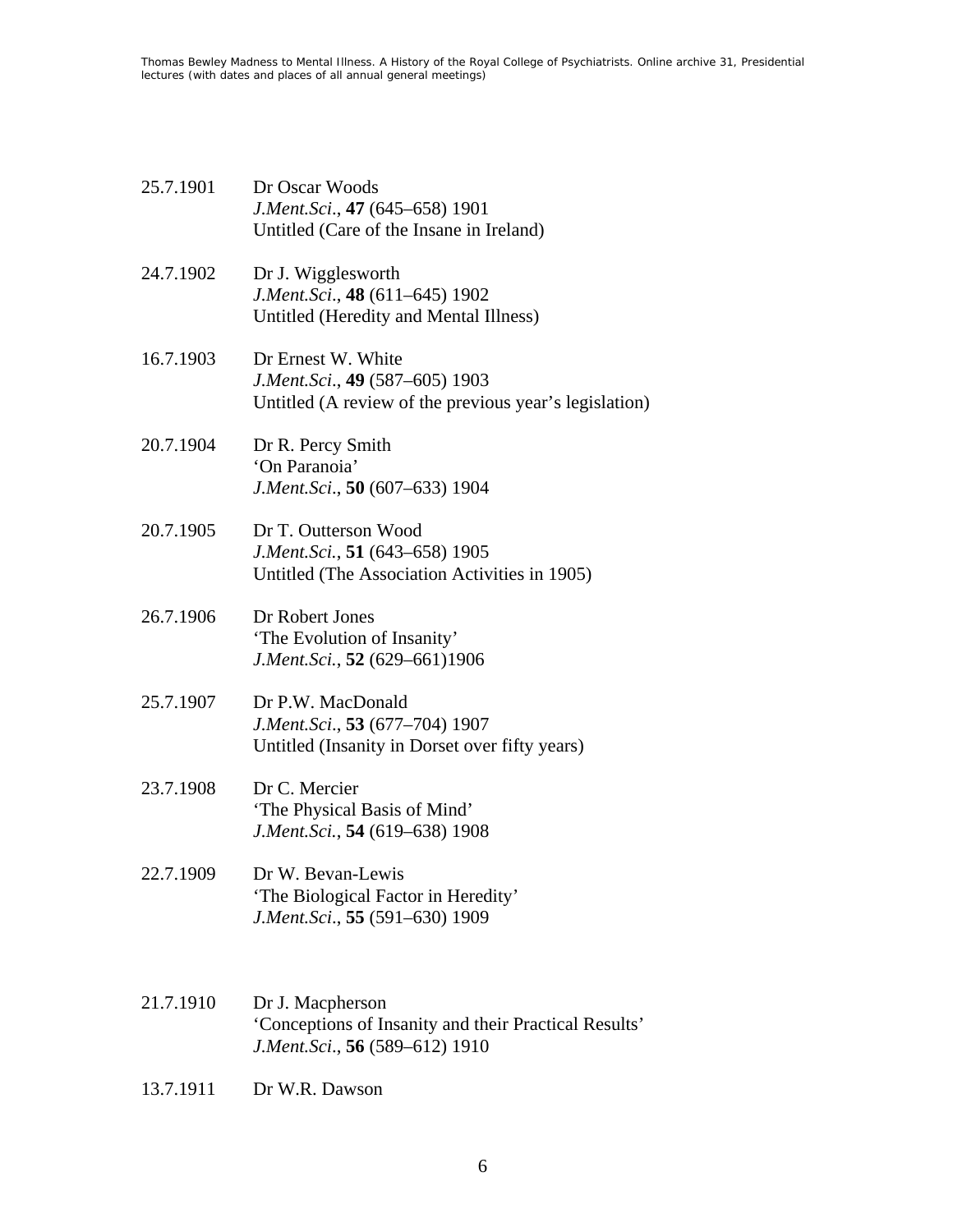'Relation between the Geographical Distribution of Insanity and that of Certain Social and other Conditions in Ireland' *J.Ment.Sci*., **57** (571–597) 1911

- 11.7.1912 Dr James G. Soutar *J.Ment.Sci.*, **58** (539–547) 1912 Untitled (Review of progress and lack of progress in Psychiatry)
- 16.7.1913 Dr James Chambers 'The Prevention of the Insanities' *J.Ment.Sci.*, **59** (549–582) 1913
- 14.7.1914 Dr David G. Thomson 'The Progress of Psychiatry during the past Hundred Years with History of Norfolk Co. Asylum' *J.Ment.Sci.*, **60** (541–572) 1914
- 1915-1918 There were no Presidential addresses. Because of the War all officers continued in post until 1918. No papers were read at the AGM or divisional meetings and the dearth of papers submitted led to a much contracted Journal.
- 23.7.1918 Dr John Keay 'The War and the Burden of Insanity' *J.Ment.Sci*., **64** (325–344) 1918
- 22.7.1919 Dr Bedford Pierce 'Psychiatry a hundred years ago with comments on the problems of today' *J.Ment.Sci*., **65** (219–235) 1919
- 26.7.1920 Dr W.F. Menzies 'The Mechanism of Involutionary Melancholia' *J.Ment.Sci*., **66** (355–414) 1921
- 11.7.1921 C. Herbert Bond 'The position of Psychological Medicine in Medical and Allied Services' *J.Ment.Sci.*, **67** (404–449) 1921
- 19.7.1922 Professor George M. Robertson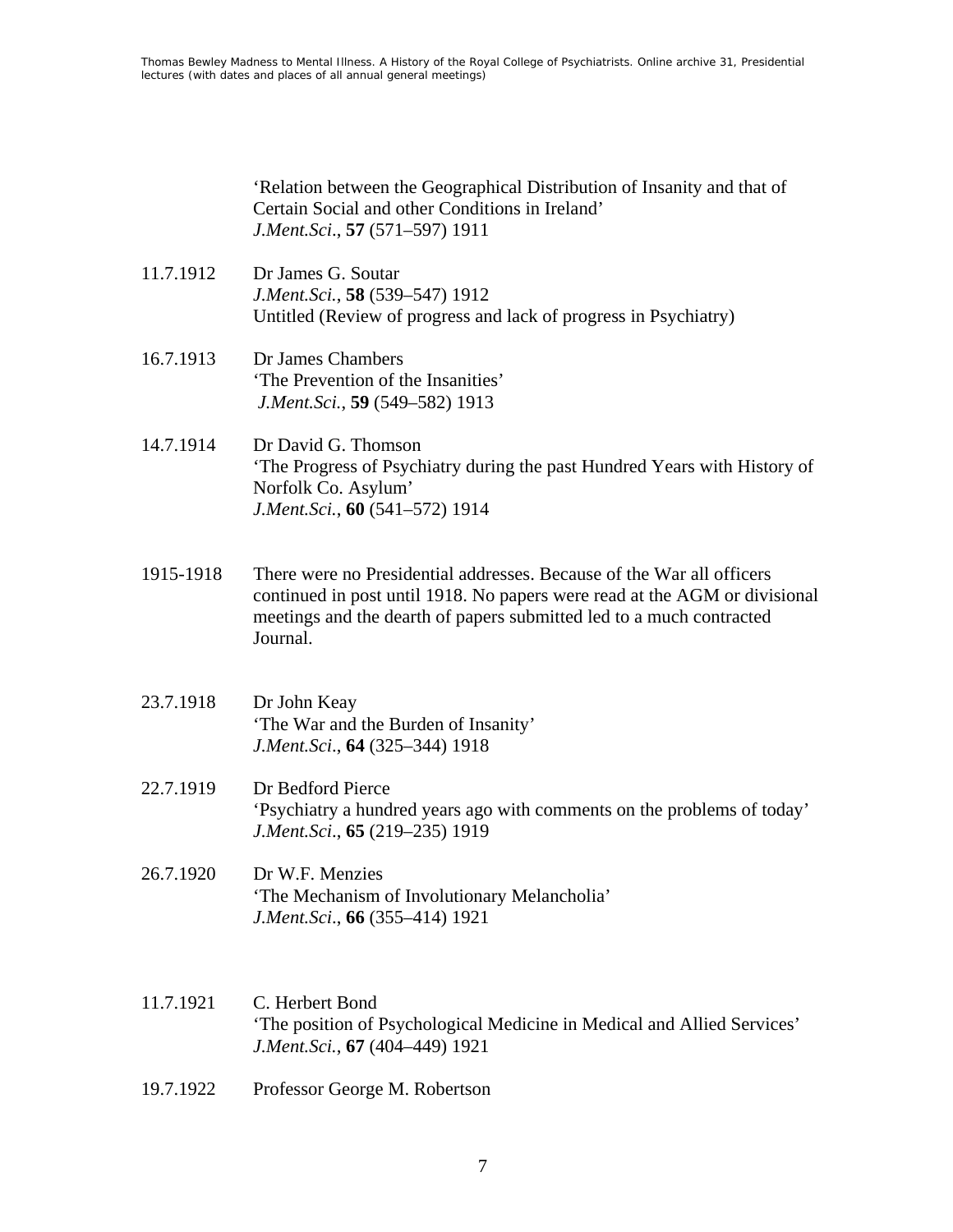'The Hospitalisation of the Scottish Asylum System' *J.Ment.Sci.*, **68** (321–333) 1922

- 10.7.1923 Dr Edwin Goodall 'Considerations, Bacteriological, Toxicological and Haematological and others thereto akin, bearing upon the Psychoses' *J.Ment. Sci.*, **69** (417–434) 1923
- 2.7.1924 Dr M.J. Nolan 'Some Considerations on the Present-day Knowledge of Psychiatry, and its Application to those under care in Public Institutions for the insane' *J.Ment.Sci*., **70** (507–519) 1924
- 7.7.1925 Sir Frederick W. Mott 'The Investigation of Some of the Causes of Insanity' *J.Ment.Sci.*, **71** (631–647) 1925

### **ROYAL MEDICO PSYCHOLOGICAL ASSOCIATION**

| 13.7.1926 | Dr J.R. Lord<br>'The Clinical Study of Mental Disorders'<br>J.Ment.Sci., 72 Special number between pp. 452/453 (1-79) 1926                                     |
|-----------|----------------------------------------------------------------------------------------------------------------------------------------------------------------|
| 18.7.1927 | Dr Hamilton Marr<br>'Dante and Rabelais: An Account of two Mediaval Physicians with a<br>summary of their Philosophy'<br>J.Ment.Sci., <b>73</b> (516–534) 1927 |
| 11.7.1928 | Dr Joseph Shaw Bolton<br>'The Evolution of a Mental Hospital: Wakefield 1818-1928'<br>J.Ment.Sci., <b>74</b> (587–633) 1928                                    |
| 10.7.1929 | Dr Nathan Raw<br>'Fear and Worry'<br>J.Ment.Sci., 75 (573–583) 1929                                                                                            |
| 1.7.1930  | Dr Thomas Saxty Good<br>'The History and Progress of Littlemore Hospital'<br>J.Ment.Sci., <b>76</b> (602–621) 1930                                             |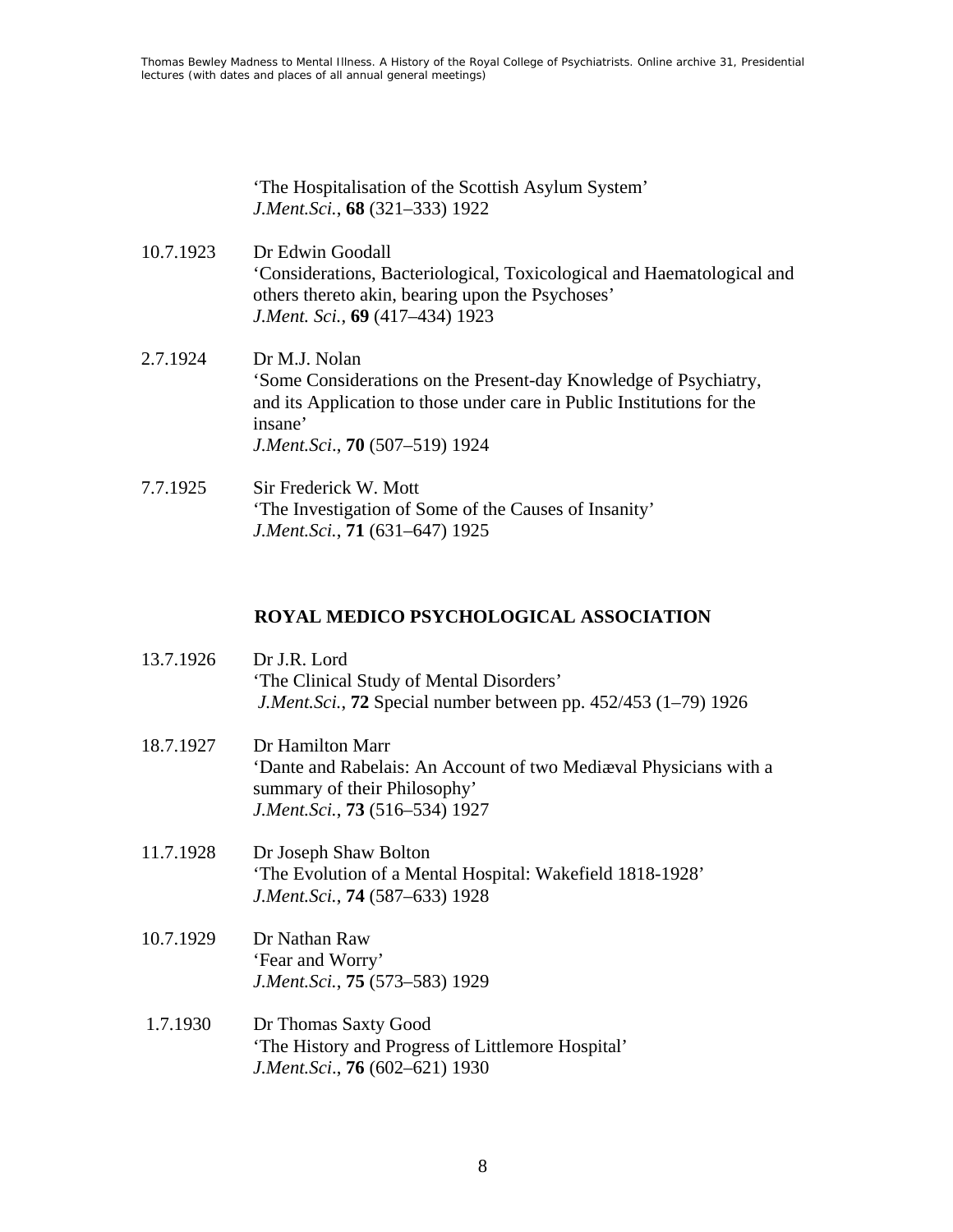| 8.7.1931 | Dr Richard Leeper                                |
|----------|--------------------------------------------------|
|          | 'Some Reflections on the Progress of Psychiatry' |
|          | J.Ment.Sci., 77 (683–691) 1931                   |

13.7.1932 Dr Robert Brown Campbell 'The Development of the Care of the Insane in Scotland' *J.Ment.Sci.*, **78** (774–792) 1932

- 5.7.1933 Dr Frank Douglas Turner 'Mental Deficiency' *J.Ment.Sci.*, **79** (563–577) 1933
- 4.7.1934 Dr Daniel F. Rambaut 'Some recent forms of mental treatment' *J.Ment.Sci*., **80** (630–638) 1934
- 3.7.1935 Dr Reginald Worth 'Four Decades of Psychiatry' *J.Ment.Sci*., **81** (755–765) 1935
- 1.7.1936 Dr M.A. Collins 'The Law and the Present Position of Psychiatry' *J.Ment.Sci*., **82** (478–487) 1936
- 7.7.1937 Dr Douglas McRae 'Some Observations on the Care of the Insane' *J.Ment.Sci.*, **82** (484–504) 1937
- 6.7.1938 Dr John Rutherford Gilmour 'The low rate private patient and some changes' *J.Ment.Sci.*, **84** (596–607) 1938
- 12.7.1939 Dr A. Helen A. Boyle 'Watchman, what of the Night' *J.Ment.Sci.*, **85** (859–870) 1939
- 24.7.1940 Dr Thomas C. Graves 'Diphasic Vascular Variation in the Treatment of Mental Inefficiency arising from a common somatic cause' *J.Ment.Sci*., **86** (751–766) 1940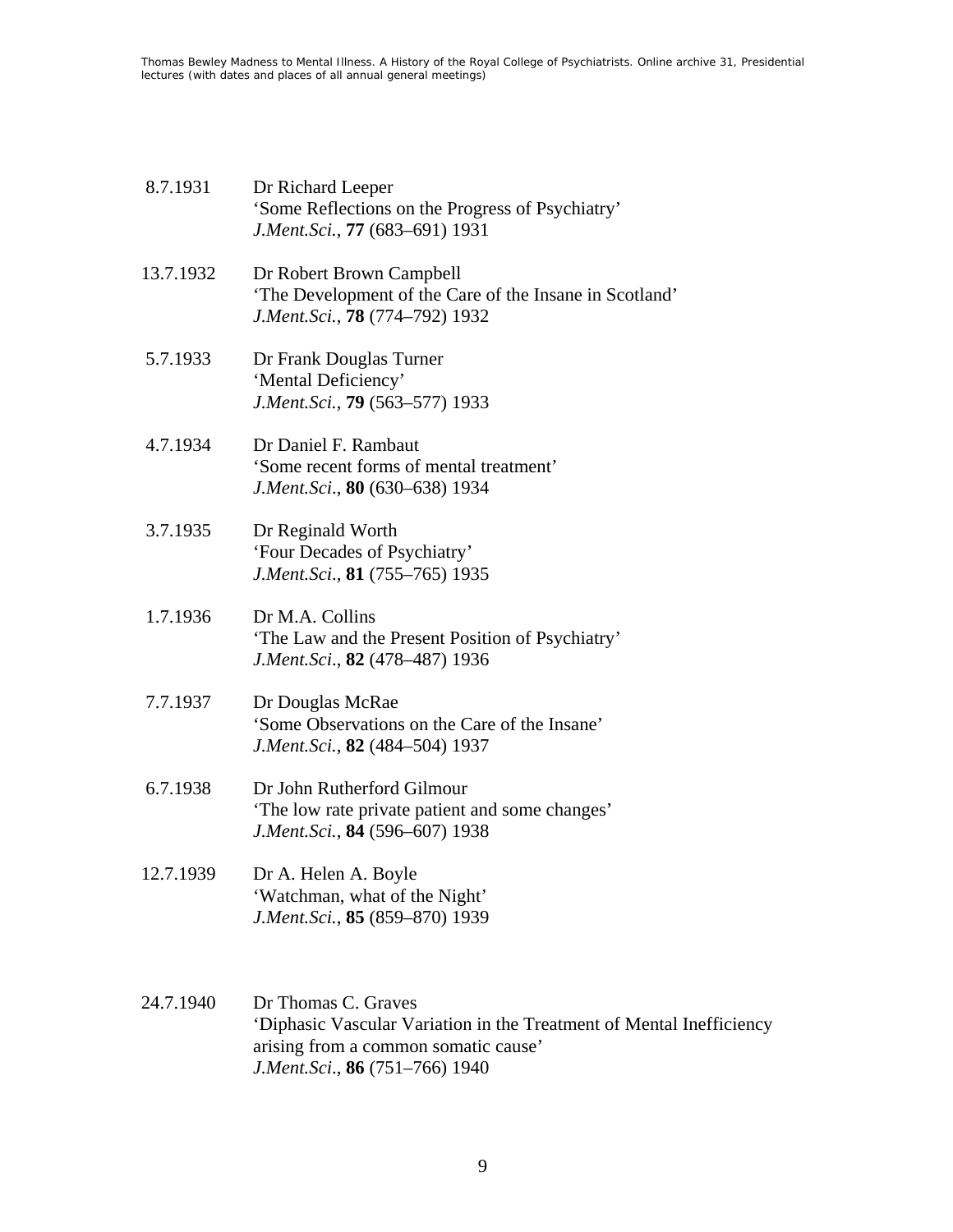- 1941-1944. There were no Presidential addresses. All officers continued in post till 1944. The Journal was again much contracted.
- 29.11.1944 Dr A.A.W. Petrie 'Psychiatric Developments' *J.Ment.Sci.*, **91** (267–280) 1945
- 17.7.1946 Professor D.K. Henderson 'Experientia Docet' *J.Ment.Sci.*, **92 (**667–681) 1946
- 10.7.1947 Dr W. G. Masefield 'Psychiatric Ruminations'  *J.Ment.Sci*., **94** (217–224) 1948
- 7.7.1948 Dr W. Rees-Thomas 'What the Patient thinks'  *J.Ment.Sci*., **95** (1–9) 1949
- 20.7.1949 Dr J. Ivison Russell 'The Role of the Mental Hospital in the National Health Service' *J.Ment.Sci*., **95** (785–794) 1949
- 12.7.1950 Dr K.K. Drury 'The Past and the Future' *J.Ment.Sci*., **97** (1–11) 1951
- 11.7.1951 Dr P.K. McCowan 'Whither Psychiatry' *J.Ment.Sci*., **98** (1–11) 1952
- 2.7.1952 Thomas Tennent 'Reflections on Genius' *J.Ment.Sci*., **99** (1–7) 1953
- 8.7.1953 Dr G.W.T.H. Fleming 'The Insane Root' *J.Ment.Sci.*, **99** (638–653) 1953
- 14.7.1954 Dr Noel G. Harris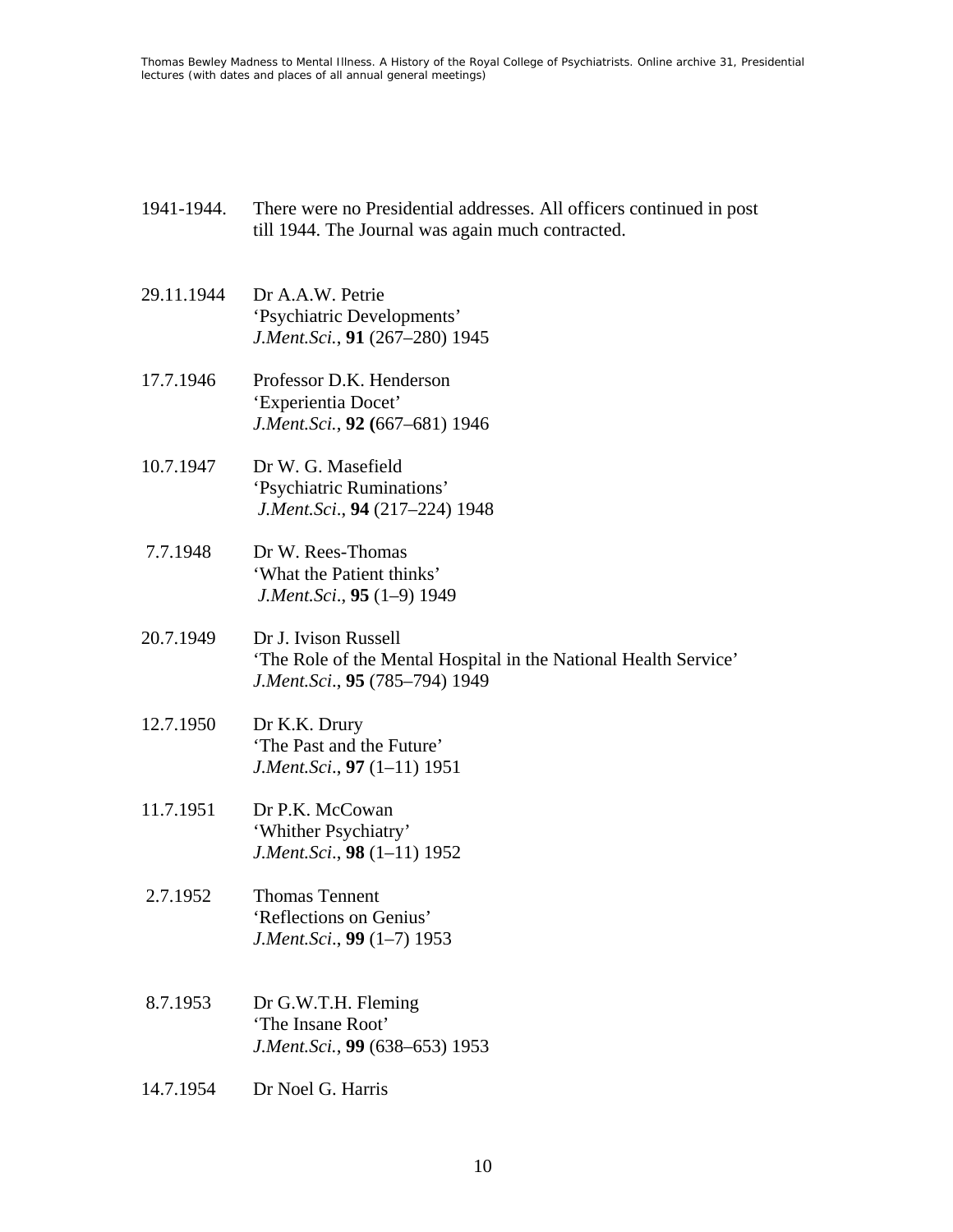'The Contribution of Psychological Medicine to General Medicine' *J.Ment.Sci.*, **101** (1–11) 1955

- 13.7.1955 Dr John Dunne 'The Contribution of the Physical Sciences to Psychological Medicine' *J.Ment.Sci*., **102** (209–220) 1956
- 18.7.1956 Dr T.P. Rees 'Back to Moral Treatment and Community Care' *J.Ment.Sci*., **103** (303–313) 1957
- 2.7.1957 Dr R.W. Armstrong 'Education in Psychiatry' *J.Ment.Sci*., **103** (691–698) 1957
- 1.7.1958 Dr L.C. Cook 'The Place of Physical Treatments in Psychiatry' *J.Ment.Sci*., **104** (933–942) 1958
- 14.7.1959 Dr A. McNiven 'The First Commissioners: Reform in Scotland in the Mid-Nineteenth Century' *J.Ment.Sci*., **106** (451–471) 1960
- 13.7.1960 Dr A.A. Walk 'The History of Mental Nursing' *J.Ment.Sci*., **107** (1–17) 1961
- 5.7.1961 Dr William McCartan 'Monism and Dualism: New Lamps for Old' J.Ment.Sci., **107** (809–818) 1961
- 4.7.1962 Dr Isabel G.H. Wilson 'Travels in Psychiatry' *The British Journal of Psychiatry*, **108** (169–177) 1963
- 3.7.1963 Dr Desmond Curran 'Teaching or Therapy' *The British Journal of Psychiatry*, **110** (1–9) 1963
- 8.7.1964 Dr Ian Skottowe 'Somatometry – A Second Look'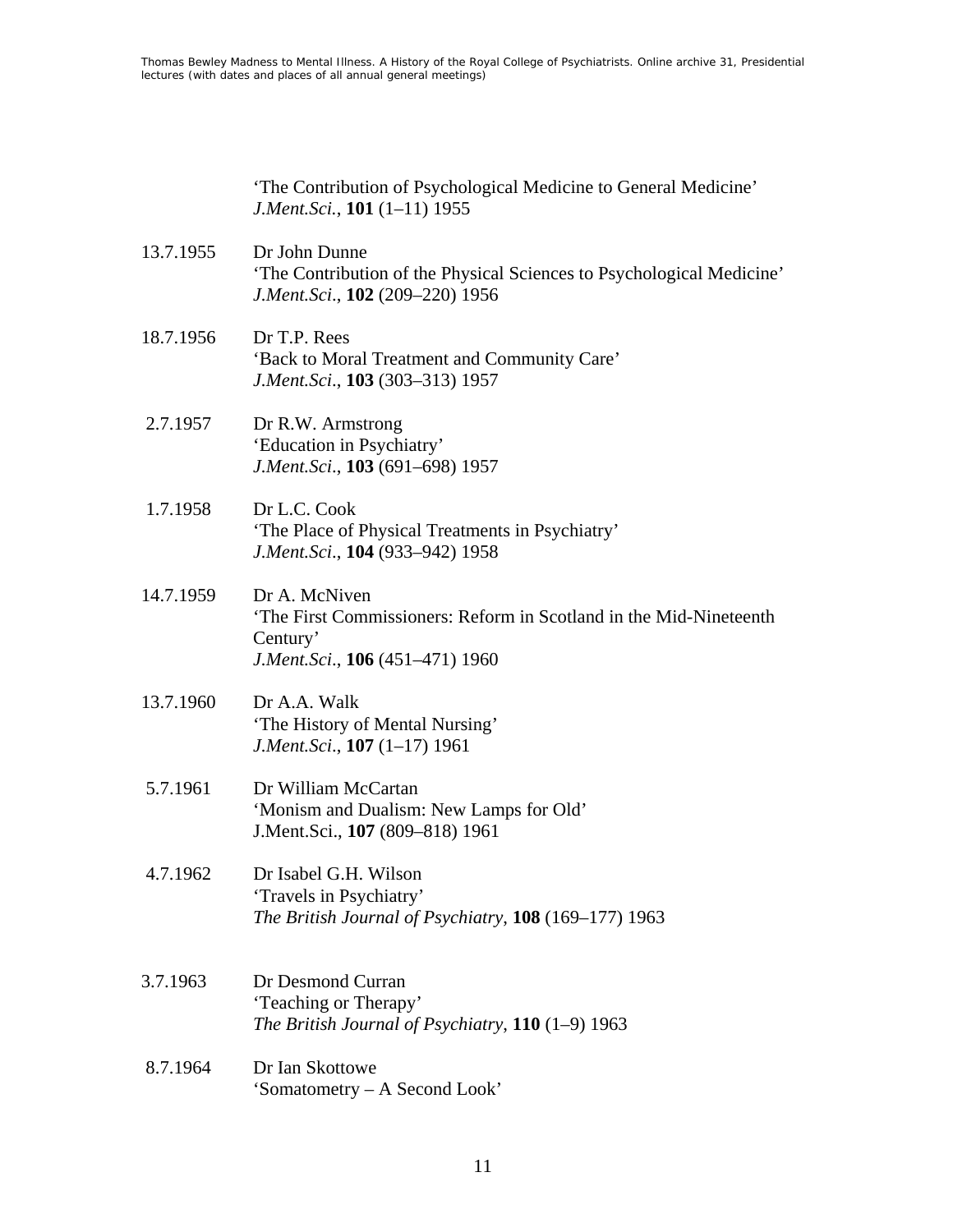*Brit. J. Psychiat*., **111** (4–9) 1965

- 6.7.1965 Dr T. Ferguson Rodger 'The Role of the Psychiatrist' *Brit.J. Psychiat.,* **112** (1–8) 1966
- 5.7.1966 Professor Erwin Stengel 'Progress in Psychiatry' *Brit.J. Psychiat*., **113** (1–9) 1967
- 5. 7.1967 Dr H.V. Dicks 'The Proper Study of Mankind' *Brit.J.Psychiat.*, **114** (1333–1344) 1967
- 10.7.1968 Dr Francis Pilkington 'Twenty Years A-growing' *Brit.J. Psychiat*., **115** (1–8) 1969
- 9.7.1969 Dr T. Martin Cuthbert 'A Portfolio of Murders' *Brit.J. Psychiat*., **116** (1–10) 1970

### **ROYAL COLLEGE OF PSYCHIATRISTS**

- 19.11.1971 Sir Martin Roth Charter Address 'The Royal College of Psychiatrists: Our immediate Tasks and Aims'. *Brit. J.Psychiat*., **120** (359–366) 1972
- 9.7.1975 Professor W. Linford Rees 'Stress, Distress and Disease' *Brit.J.Psychiat*., **128** (3–18) 1976
- 11.7.1979 Professor Desmond Pond 'Responsibility' *Bulletin of the Royal College of Psychiatrists.* Jan. 1980 (10–13)
- 12.7.1984 Professor Kenneth Rawnsley 'Psychiatry in Jeopardy'